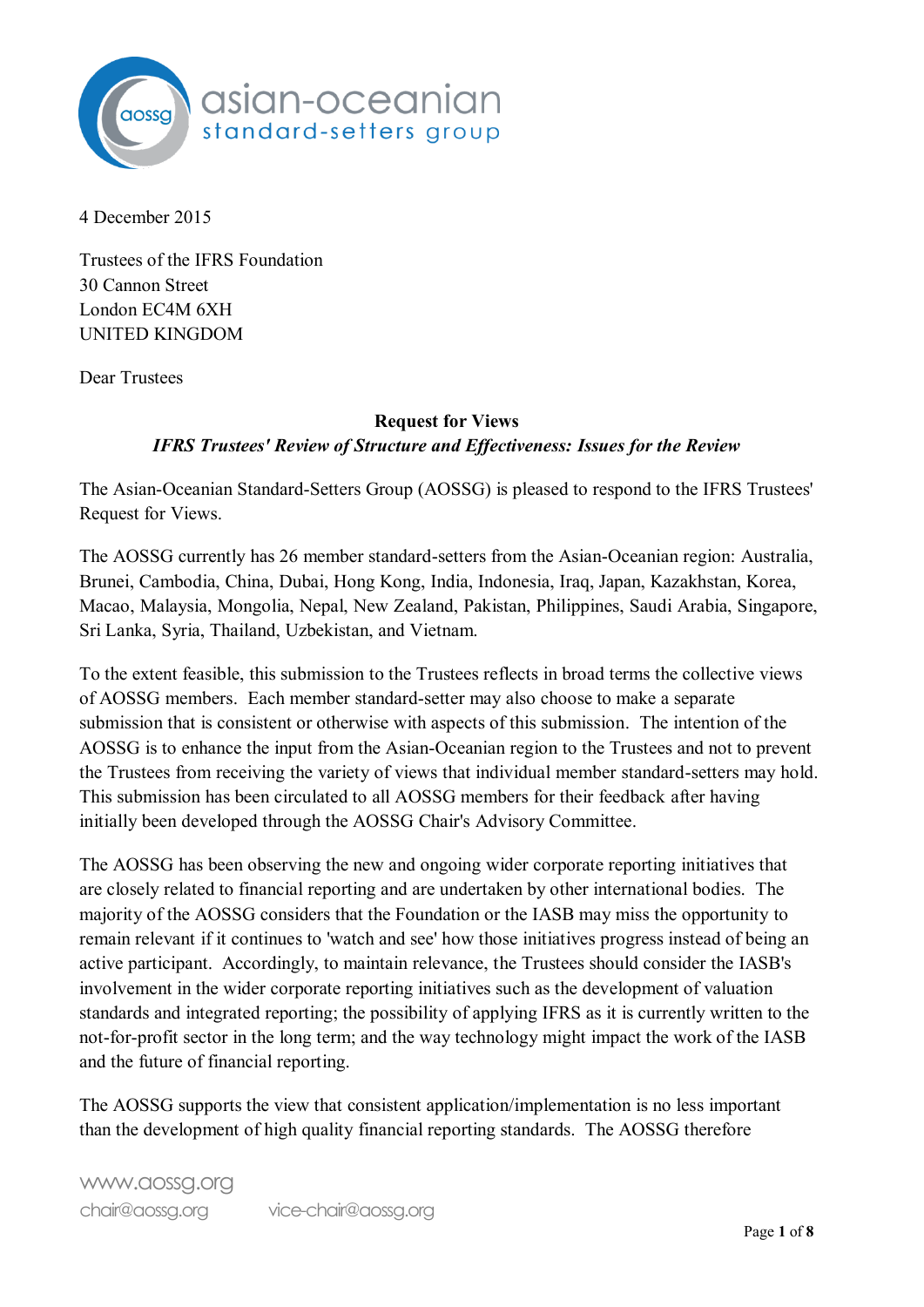

strongly supports the Foundation's effort in pursuing this aspect in a number of ways and is happy to share some suggestions on how to improve the consistent application/implementation of IFRS.

The AOSSG also supports the independent standard-setting process and the extensive due process requirements adopted by the Foundation. However, the AOSSG has some suggested improvements to the governance of the Foundation, particularly in relation to the size, geographical composition, expertise and voting quorum of the IASB. The AOSSG also offers some suggestions on how to strengthen the Foundation's funding model.

The views of the AOSSG are explained in more detail in the Appendix. If you have any questions regarding any matters in this submission, please contact either one of us.

Yours sincerely,

Juzy

Jee In Jang AOSSG Chair

Clevent C

Clement Chan AOSSG Immediate Past Chair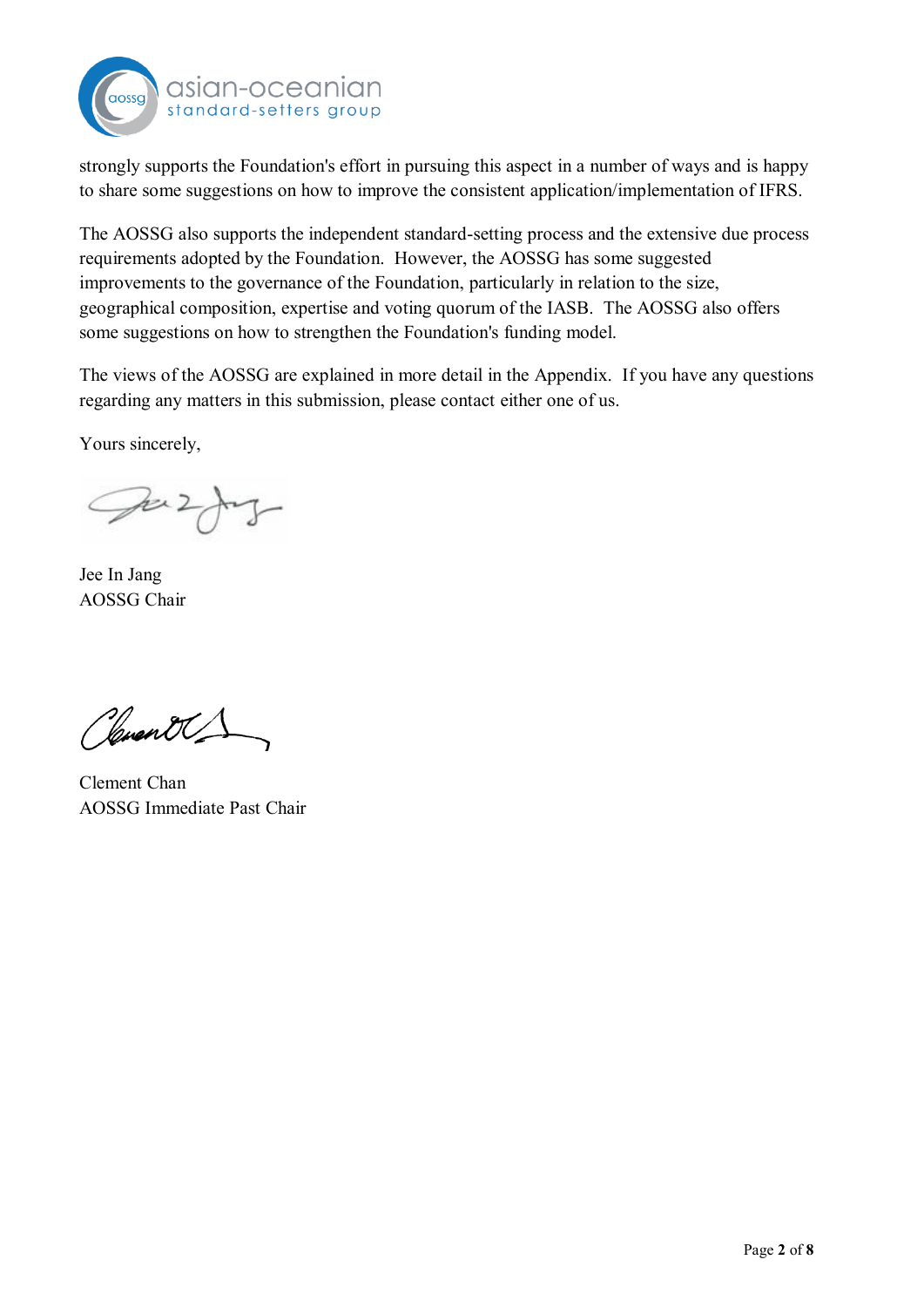

#### **APPENDIX**

**Detailed comments on Request for Views** *IFRS Trustees' Review of Structure and Effectiveness: Issues for the Review*

# **Issue for review: Relevance of IFRS**

*Accounting standards for the not-for-profit sector* 

- 1. The Trustees have requested views on whether the scope of the IASB's mandate should be expanded to encompass not-for-profit bodies.
- 2. Some AOSSG member standard-setters consider that IFRS is appropriate for the not-forprofit sector on the basis that the standards are principle-based and should therefore be transaction- and sector-neutral. These members currently require IFRS as a reporting basis for all profit and not-for-profit entities.
- 3. A larger number of AOSSG member standard-setters do not have the mandate to develop standards for the not-for-profit sector and are currently not in a position to comment on this issue. Nevertheless, it should be noted that not-for-profit entities in some of these member jurisdictions are not prohibited from applying IFRS.
- 4. On balance, most AOSSG members think that there is merit in considering whether the Standards as currently written could, for the most part, be applied by the not-for-profit sector. That being said, these members acknowledge the resource constraints of the IASB and the IFRS Foundation and therefore consider that, in terms of the IASB's more immediate agenda considerations, this should not be the IASB's short-to-medium term priority. To this end, the IASB could perform a small-scale initial assessment of whether IFRS could be applied in its present condition in the not-for-profit environment or whether it is feasible to amend the standards to cater for the not-for-profit environment.

#### *Accounting standards for the public sector*

5. The AOSSG considers that the International Public Sector Accounting Standards Board (IPSASB) is the appropriate body to develop public sector accounting standards globally. Nevertheless, the AOSSG considers that the IASB should work closely with the IPSASB particularly on common issues/projects, for example, the accounting for carbon emissions/pollutant pricing mechanism, service concession arrangements and government grants.

#### *Wider corporate reporting*

6. The majority of the AOSSG strongly supports the IASB in actively participating in the wider scope of corporate reporting. In terms of order of importance, these members consider that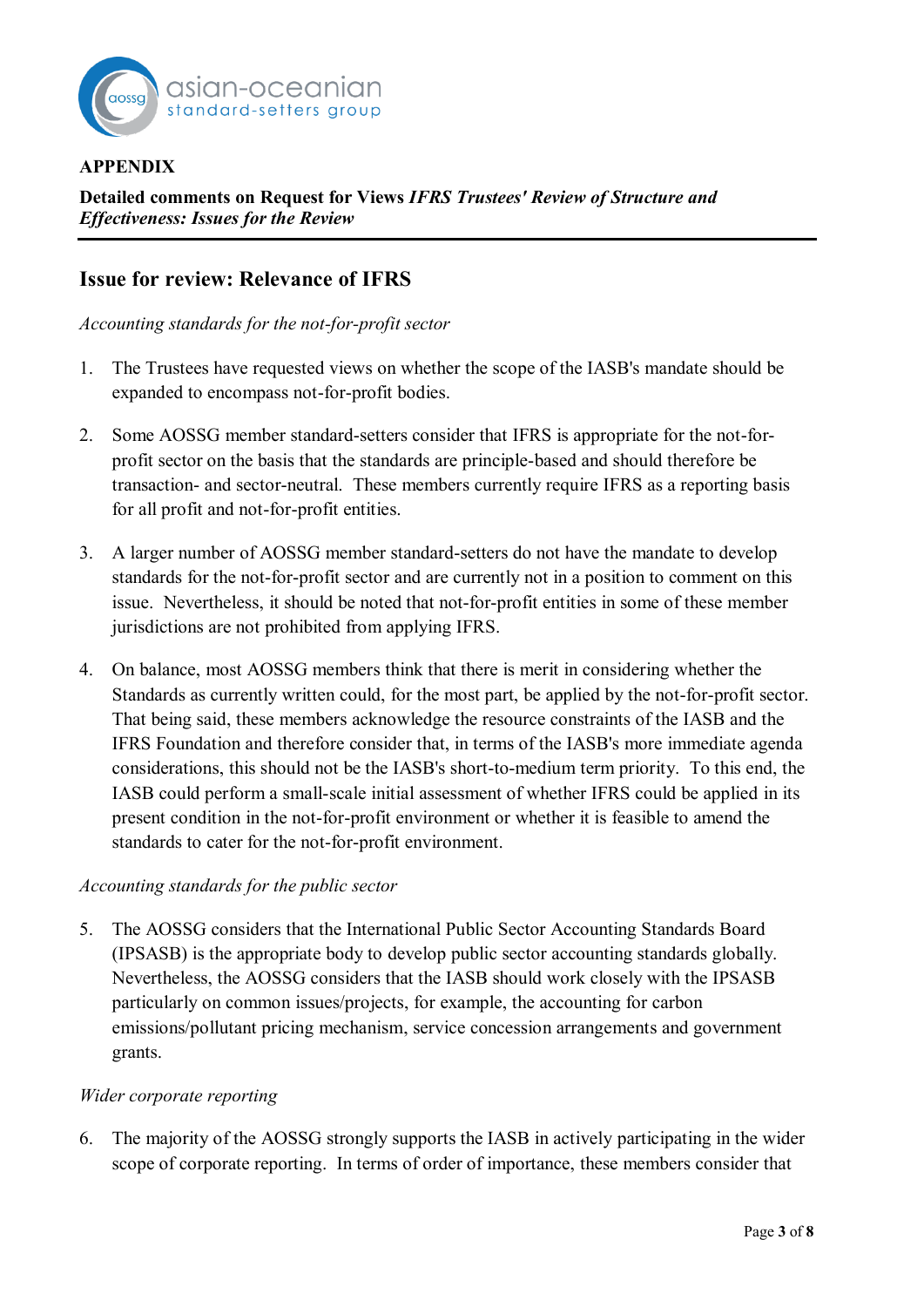

the IASB should first prioritise its participation in the work of the International Valuation Standards Council (given the significant relationship with IFRS requirements).

- 7. It is unclear what is intended by the Trustees' view in paragraph 28 of the Request for Views, which states that "… the Trustees continue to view the organisation's existing forms of cooperation as a more appropriate approach…". If the aim is to maintain the relevance of IFRS, the majority of the AOSSG considers that the IASB should not simply be 'co-operating' or adopting a 'wait and see' approach on how these initiatives progress. The majority of the AOSSG encourages the IASB to participate more actively, for example, by adding to its agenda a project that considers how financial reporting would fit into the Integrated Reporting framework, or how the integrated reporting concepts can supplement areas such as intangible assets where current accounting has significant information deficiencies and target disclosures perhaps as an interim solution. These AOSSG members also support the IASB's initiative in considering 'alternative performance measures' as part of its Disclosure Initiative project.
- 8. As mentioned in paragraph 4, the AOSSG is conscious of the resource constraints but in this case, considers it important for the IASB to be in the forefront of other international initiatives. Our members think that merely being members of other boards without active staff monitoring and input is not enough.

## *The relevance of IFRS in the face of wider developments in technology*

- 9. The AOSSG notes the growing role that technology plays in financial reporting. It is therefore critical that standard-setters be prepared for how technology might change the financial reporting landscape and the way technology might impact standard-setting. Accordingly, the AOSSG supports the Foundation's plans to undertake small-scale research about how technology is changing and how financial information is shared and accessed more generally.
- 10. The Trustees should be aware that despite the growing role of technology, many member jurisdictions in the AOSSG do not necessarily have adequate infrastructure to access information electronically and should, therefore, be sensible in its recommendation for how IFRS may be used or accessed in the near-future.
- 11. One AOSSG member is of the view that the development of IFRS taxonomy should not be part of the IASB's standard-setting process. This member is particularly concerned that the prescriptive nature of IFRS Taxonomy would not align well with the principle-based IFRS, and strongly agrees with the Trustees that IFRS Taxonomy considerations should not drive the IASB's standard-setting activities.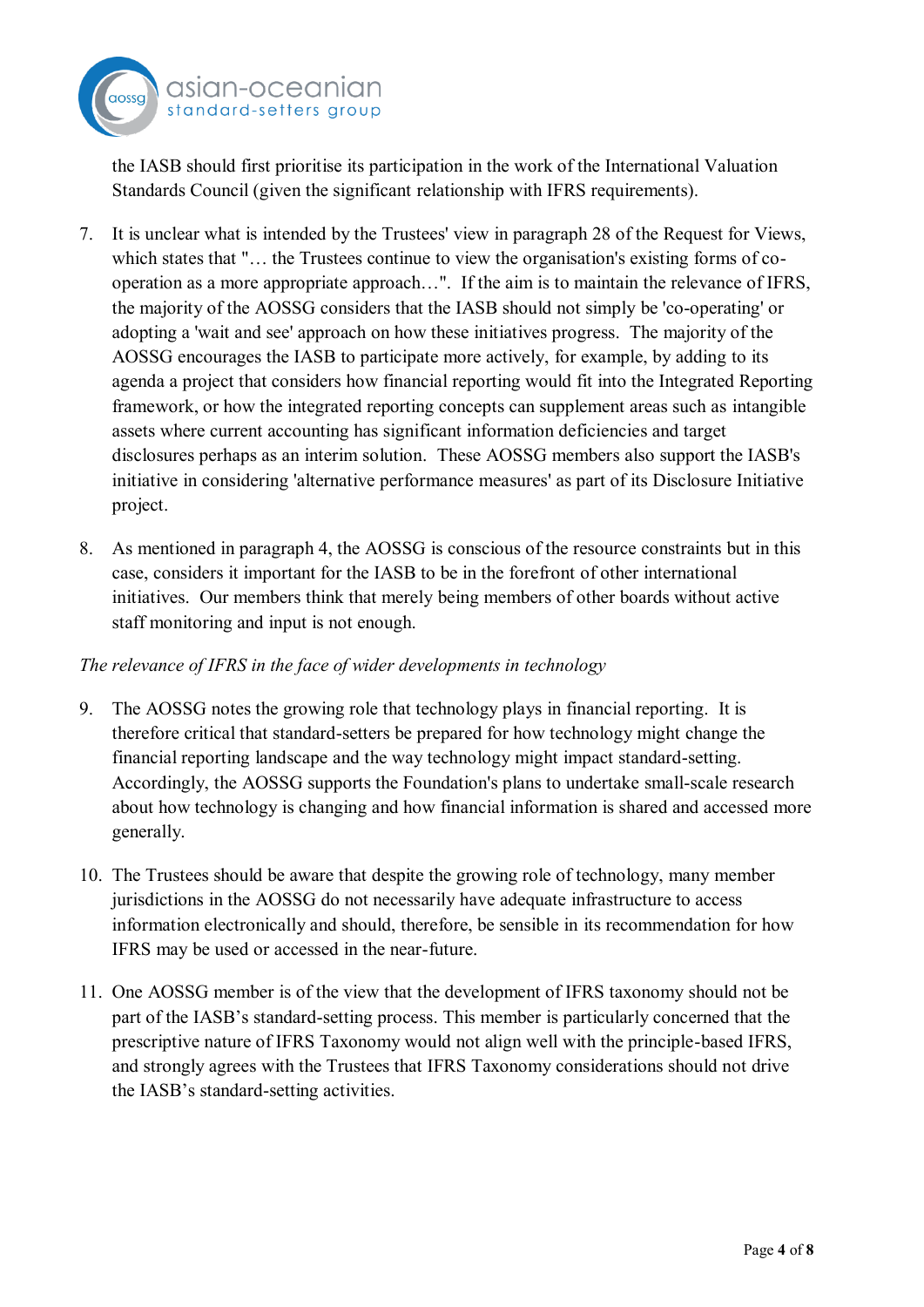

# **Issue for review: Consistent application of IFRS**

12. The AOSSG believes that consistent application/implementation is no less important than the development of high quality financial reporting standards. Accordingly, we strongly support the Foundation's effort in pursuing this aspect in a number of ways.

## *Clear, understandable and enforceable Standards*

- 13. The AOSSG notes that IFRS is fast being adopted by jurisdictions all around the world. For that reason, it is important that the language used in the Standards and the way Standards are written is simple and easy to understand. This would help minimise the risk of misinterpreting the Standards. The Foundation should also keep in mind the need for some jurisdictions to translate the Standards to another language.
- 14. It is also important that the IASB identifies underlying issues appropriately and address them comprehensively, not just consider the issues at the surface on an ad hoc basis (e.g. the equity accounting project). The IASB should consider working with national standard setters in providing clear and understandable, for example, interpretation of the standards if necessary.
- 15. Some AOSSG members think that the explanations in the Basis for Conclusions of Standards are necessary to understand and implement the principles in the Standards. However, the Basis for Conclusions might not be adopted as an accompanying document to the Standards at the jurisdiction level as a result of intellectual property restrictions. The IFRS Foundation should consider addressing these restrictions that naturally constrain the accessibility of an important source of non-mandatory guidance.
- *The use of various 'terms of likelihood' in the Standards*
- 16. The AOSSG also notes that the IASB tends to use certain 'terms of likelihood' in the Standards but those terms may not be consistently applied in practice. The IASB could provide some broad guidance on how these terms should be applied in practice.

## *Are the Standards principle-based?*

- 17. Some AOSSG members think that IFRSs may not be sufficiently principle-based to facilitate effortless application of the Standards to diverse transactions or circumstances. The IASB should consider writing its Standards at a more principle-based level and supporting those principles by adding well-balanced detailed application guidance and fact patterns that consider simple and complex transactions. The application guidance should be relevant to a wide range of industries without causing any interpretation by analogy.
- 18. Some AOSSG members consider that the IASB should establish factors that clearly distinguish mandatory guidance from non-mandatory guidance within IFRS, which are not obvious from some Standards that were issued in recent years. The IASB should also ensure the appropriate use of non-mandatory guidance within IFRS. For example, implementation guidance should not be written in a way that could be construed as additional principles or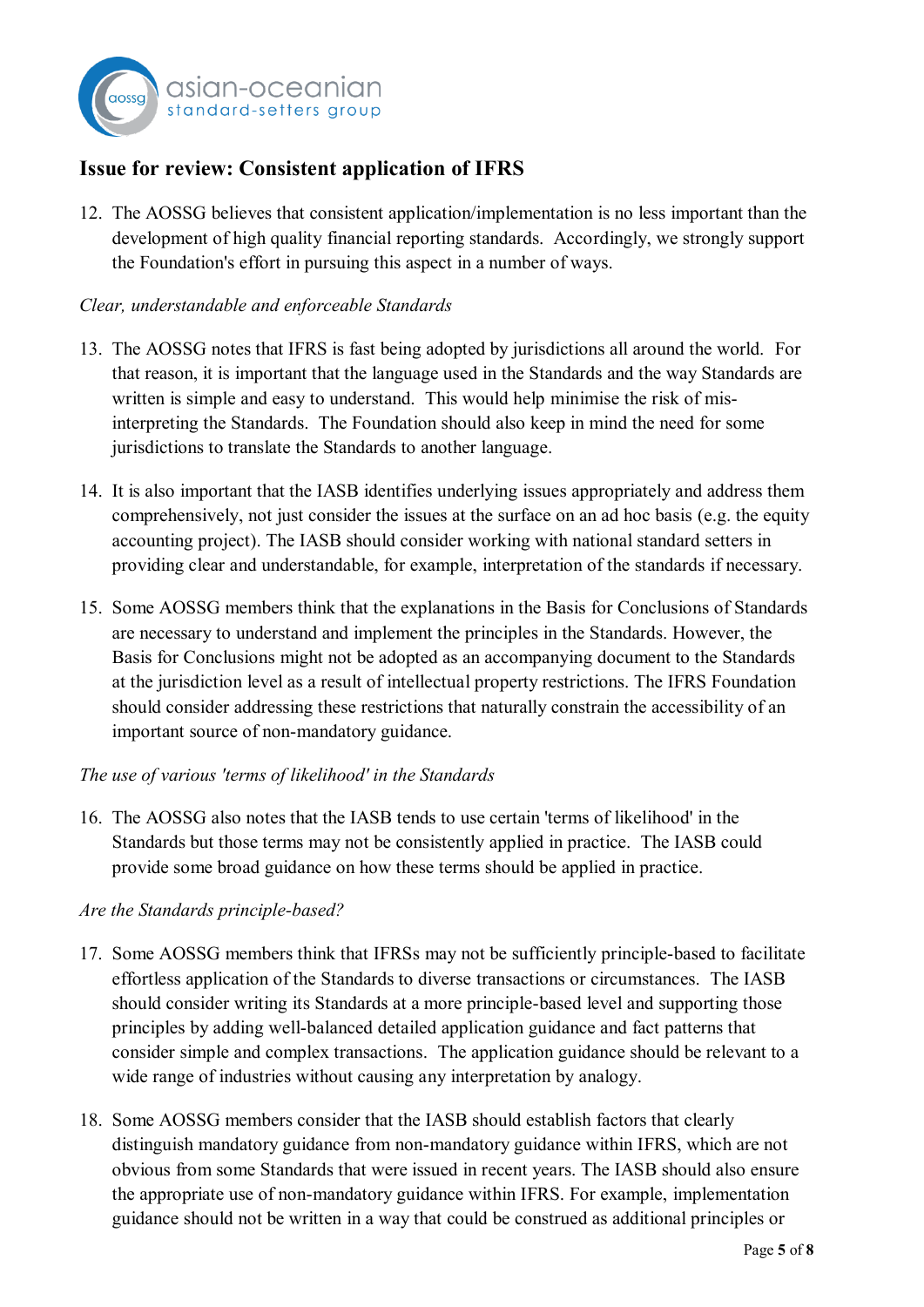

interpretative of how judgement should be applied. Furthermore, the extensive implementation guidance in some Standards not only brings into question the robustness of the mandatory guidance, but also runs the risk of unintentionally embedding the underlying principles or incorporating inconsistent concepts within the non-mandatory guidance.

#### *Supporting newly issued Standards*

- 19. Some AOSSG members appreciate the IASB's effort in amending newly issued Standards to provide clarity for implementation and application of the Standards.
- 20. Nonetheless, some AOSSG members have observed the negative impact of issuing narrowscope amendments to newly issued Standards. These members have found that this sends a negative message about the IASB's standard-setting process and de-motivates preparers from their jurisdictions from implementing the Standards early.
- 21. These members are aware that the IASB's due process already includes a formal consultation period and, for more complex projects, further consultation with targeted preparers, practitioners, financial statement users and standard-setters prior to issuing Standards. These members are also aware that the issuance of Standards is subject to the Due Process Oversight Committee's requirements. On the other hand, these members consider that providing more time for further consultation may lead to premeditated delay in the issuance of Standards. Still, a few members suggest that the IASB could consider conducting further extended consultation with targeted stakeholders if the IASB is unsuccessful at receiving unanimous support for the issuance of a Standard.
- 22. Some AOSSG members also suggests that the IASB should distinguish a genuine need for clarification to enable proper implementation of a new Standard from teething issues associated with principle-based Standards that are better addressed by allowing practice to develop.

# **Issues for review: Governance and financing of the IFRS Foundation**

23. The AOSSG appreciates the importance of having the appropriate size, geographical representation and expertise of any standard-setting and governance bodies to achieve high quality output.

#### *Trustees*

- 24. The AOSSG generally agrees with a review of every five years but consider that there should also be a mechanism that allows for an ad hoc review. For example, an urgent consultation for strategic direction may be warranted if there has been a significant change in capital market conditions.
- 25. The AOSSG agrees that the Trustees should be well represented globally and that Trustees should not be involved in any technical matters relating to the Standards. However, some AOSSG members do not support the Trustees' proposal to increase the 'at large' seats at the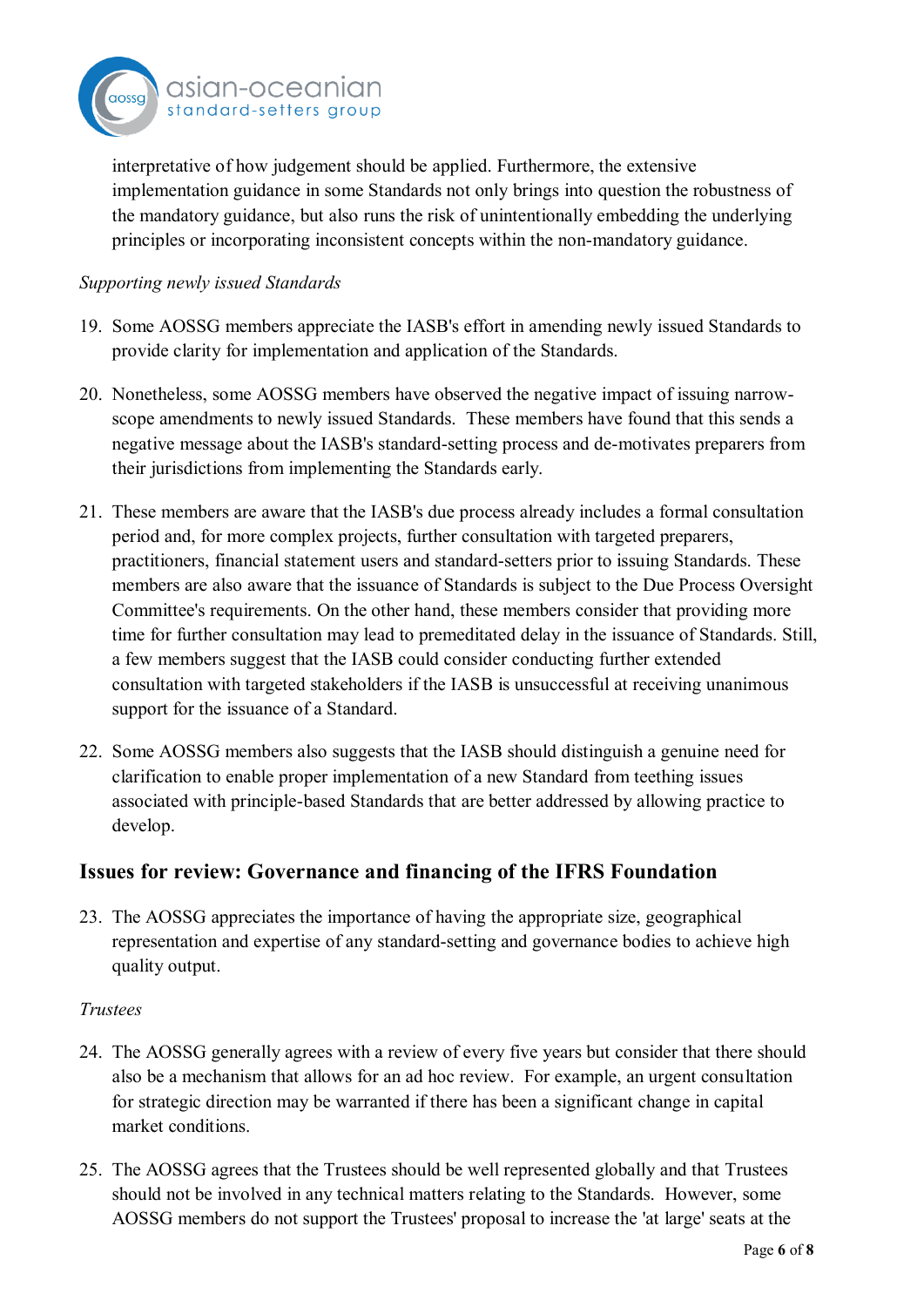

Trustee level as this would increase the subjectivity of representation. A few AOSSG members consider that the geographical distribution should be representative of the world's capital markets that have adopted IFRS or expressed firm commitment to IFRS adoption.

## *IASB*

- 26. Some AOSSG members think that the current size of the IASB (16 by the Foundation's *Constitution*) is appropriate while some AOSSG members are aware that a board of 10 members has been proven to be the most effective. On the whole, the AOSSG supports reducing the size of the IASB to 14 members.
- 27. A rationale that was suggested for the Trustees to consider when determining the allocation to geographic region is by reference to the relative number of countries within the region that requires or permits IFRS as a reporting basis. If the Trustees were to support this suggested rationale and were to reduce the size of the IASB to 14 members, members think that it would be appropriate to have at least four representatives from Asia-Oceania.
- 28. In addition to the present competency skills criteria for IASB membership, IASB members should also be selected based on the expertise and experience of implementing IFRS in a less developed environment where, for example, fair values are not as readily available compared to the more developed jurisdictions. Some AOSSG members think that this additional competency would supplement the expertise and experience of the current IASB membership.
- 29. The IASB should also consider members from the 'at large' category who are experienced in smaller but internationally relevant capital markets as well as major capital markets with internationally large and diverse IFRS preparers and financial statement users.

## *Other matters*

30. AOSSG members note that the IASB's voting quorum is relatively lower compared to other international standard-setting bodies. For example, we are aware that the International Organisation of Securities Commissions makes policy decisions based on consensus and the International Auditing and Assurance Standards Board requires at least assent from two third of members. AOSSG members therefore suggest that the IASB's voting quorum for approving Standards should be increased from 60% to 75%.

## *Financing*

- 31. The AOSSG acknowledges the importance of a stable long-term funding system and understands the challenges in operating a global standard-setting body on a stretched budget.
- 32. While the AOSSG agrees that, in principle, each jurisdiction applying IFRS should share the cost of developing IFRS in an equitable manner taking into account the capacity, the AOSSG suggests that the Foundation considers new ways to obtain funding instead of relying on the contribution of certain individual IFRS jurisdictions.